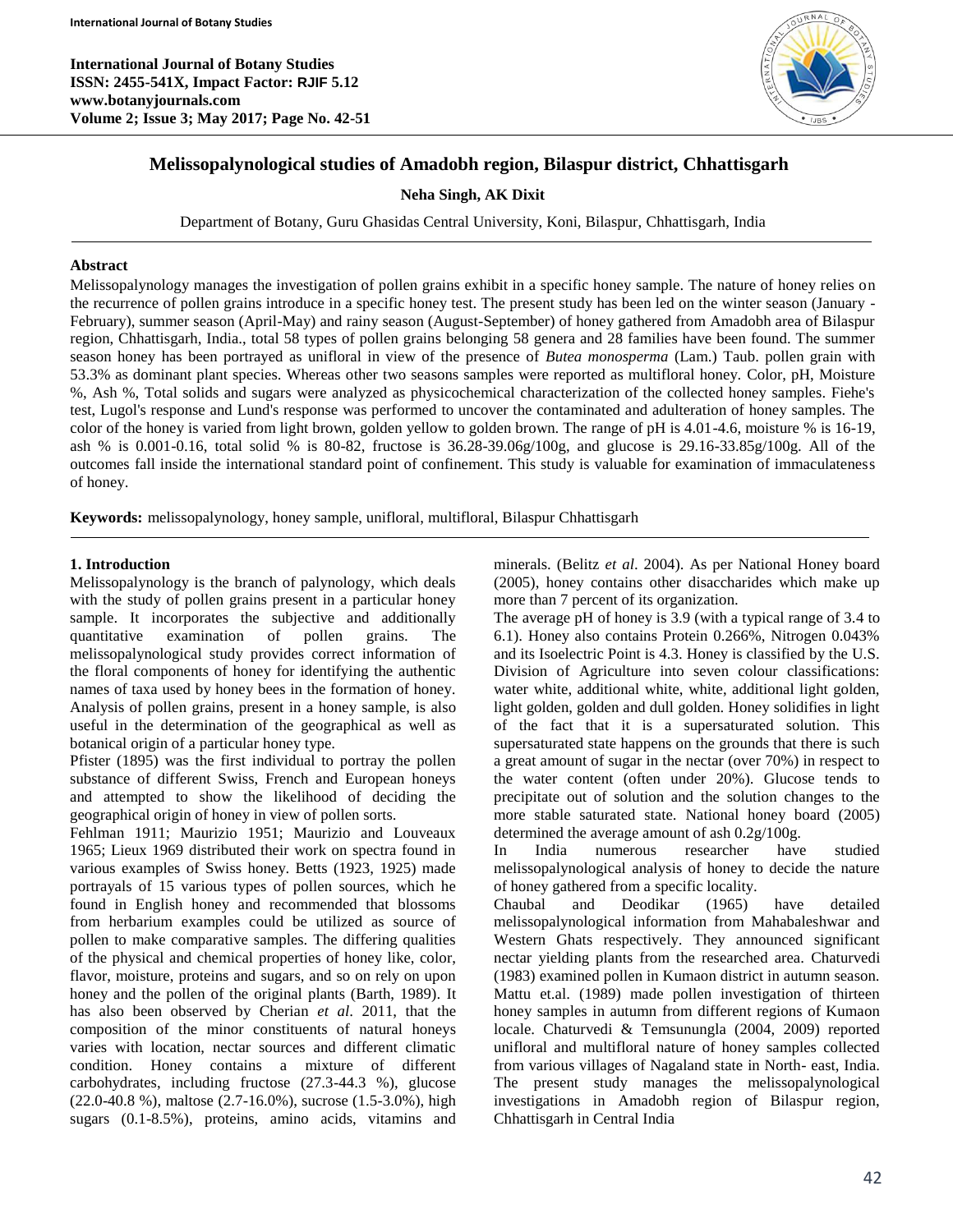# **2. Material & Methods**

### **2.1 Collection of honey sample**

Honey sample for the present study have been collected from

the Amadobh region of Bilaspur district, Chhattisgarh during winter season (January - February), summer season (April-May) and rainy season (August-September).



**Fig 1:** Site of honey sample collection Amadobh.

# **2.2 Preparation of slide**

10 g honey was taken in a pointed centrifuge tube and it was dissolved it 20 ml lukewarm distilled water. The diluted honey was centrifuged for 10 minutes at 2500 rpm in a Weiber Centrifuge. The supernatant was decanted and the residue was transferred to another tube. Both tubes were filled with water (to balance the centrifuge) and the mixture was centrifuged again for 5 minutes at 2500 rpm. The supernatant mixture was decanted and the sediments were collected into a conical tube and treated with an acetolysis mixture (Acetyl chloride: Conc. Sulphuric acid =  $9:1$  V/V) for approximately 30 minutes at room temperature. After treatment with the acetolysis mixture, the sediments were rinsed with distilled water and centrifuged for 5 minutes at 2500 rpm (as suggested by Song *et al.* (2012)). The supernatant liquid was decanted and 30% glycerin was mixed with the residue. With the help of dropper residue was transferred and spread over the glass slides (76 mm X 26 mm). Now the cover slip  $(22 \, \text{mm} \times 60 \, \text{mm})$  was placed carefully, on the slide, so as to avoid air bubbles. A waterproof marker was used to draw 1 X 1 mm square on the slide. During the whole procedure, great care was taken to prevent contamination from foreign pollen grains. The morpho-taxonomical examination of pollen grains was carried out under the digital microscope Leica, DM- 2000. Pollen grains were counted and identified with the help of reference slides available in the Department of Botany, GGV, Bilaspur. As far as possible the pollen grains were identified up to family, genus and species level as suggested by Maurizio & Louveaux (1965), Sawyer (1988), Ricciardelli d'

Albore (1997,1998). For the identification of unifloral or multifloral honey the well established formula has been applied. According to this formula if a honey sample contains more than 45% of pollen grains of a particular species, the honey is called "Unifloral" honey but if none of the pollen types present in the honey sample reaches 45%, the honey sample known as "Multifloral" honey.

### **2.3 Physicochemical test**

#### **2.3.1 Ash content (%)**

2 gm of each sample was put in a crucible and dried in an oven at  $105^{\circ}$ C for three hours to prevent loss by foaming. After cooling it was ashes in muffle furnace at  $600^{\circ}$ C overnight (for 6 hours). It was then cooled and weighed into a constant weight (Association of Official Analytical Chemists, 1990).

### **2.3.2 Moisture content (%)**

The moisture was assessed by measuring 10.0 g of each sample and put in a flat dish and dried in the oven at 105 0C for three hours. It was then covered, cooled in desiccators and weighed. The sample was re-dried for one hour in the oven, cooled and reweighed. The process was repeated at one hour during intervals until a constant weight was obtained (William, Jeffy, Barminas & Toma, 2009).

### **2.3.3 Total solid**

The percentage total solid of each sample was determined using the following formula. Total solids  $(\%) = 100 -$ Moisture content.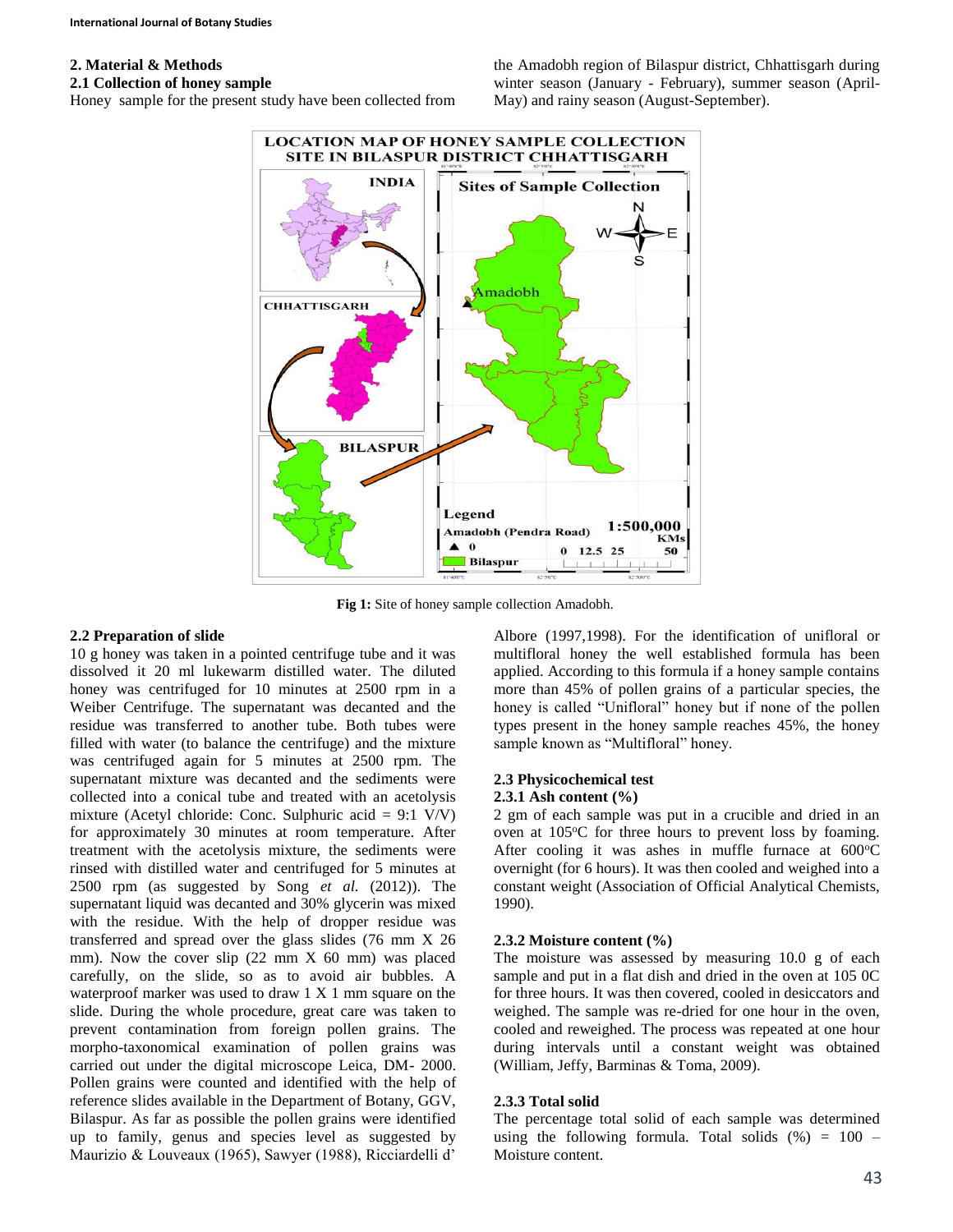#### **2.3.4 Colour**

The colour of the honey sample was observed by visually.

# **2.3.5 Determination of pH**

The pH was measured by using a digital pH meter.

# **2.3.6 Fiehe's test**

This test was performed according to Instituto Adolfo Lutz (IAL, 2008). The following procedure was followed for conducting the test:-

- Two grams of honey was dissolved in 10 mL of water and the solution extracted with 30 mL of diethyl ether in a separating funnel. The layer formed was concentrated to 5 mL.
- Then two millilitre of freshly prepared resorcinol solution (1 g of resublimed resorcinol in 100 g mL of hydrochloric acid) was added to the preparation.
- The solution was shaken and appearance of cherry red colour indicates the presence of commercial inverted sugar. It usually takes a minute for the colour to develop. Yellow and other shades have no significance for this test.

# **2.3.7 Lugol's reaction**

This test was performed according to Instituto Adolfo Lutz (Instituto Adolfo Lutz, 2008). Following was the procedure for conducting this test:-

- Twenty millilitre of water was added to 10 g of honey and the solution is kept in the water bath for 1 hour to get cooled to room temperature then 0.5 mL of Lugol solution was added.
- In the presence of commercial glucose or sugar syrups, the solution gets stained to blue colour and the intensity of the colour reflects the quality and quantity of dextrins or starch present in the adulterated sample.

# **2.3.8 Lund's reaction**

This test was performed according to Instituto Adolfo Lutz (Instituto Adolfo Lutz, 2008). The following procedure was adopted for conducting this test:-

- Two grams of each sample was weighted and added to a volumetric flask (50 mL).
- Twenty millilitre of water and  $5 \text{ mL of }$  tannic acid (0.5%) was added to the mixture.
- Then water was added to increase the volume up to 40 mL.
- The mixture was then shaken and placed for 24 hour. In the presence of pure honey, a precipitate  $(0.6-3.0 \text{ mL})$ will develop.

# **2.3.9 Determination of glucose content**

Glucose content of the honey samples is determined by enzymatic oxidation with glucose oxidase reagent (Randox Laboratories Ltd., UK) as per following procedure:- (Buba *et.al.*,2013)

- Twenty microlitres (20  $\mu$ L) of the sample or standard mixed with 2.0 mL of the reagent and the reacted preparation was incubated for 10 min at 37°C.
- $\blacksquare$  The absorbance of the sample (A sample) and standard (A standard) was read against a reagent blank within 60 min.
- Glucose concentration was calculated as follows:

Glucose content  $(mg/dL)=(A_{sample}/A_{standard})$  x Conc. of standard  $=(A_{sample}/A_{standard}) \times 100$  (mg/dL).

# **2.3.10 Determination of fructose content**

Fructose content was determined using the resorcinol reagent method (AOAC, 2000) and following procedure was followed:-

- A solution of the honey sample was taken and 1.0 mL resorcinol reagent was added. The preparation was mixed thoroughly and then 1.0 mL of dilute HCl was added.
- Standard solutions containing 0.2, 0.4, 0.6, 0.8 and 1.0 mg/ mL and made up to 2 mL with distilled water was also treated with 1.0 mL of the resorcinol reagent and 1.0 mL of diluted HCl as above.
- A blank solution was also prepared along with the standard solution and the solution treated in the same manner as above.
- The test solution, the standard and blank were then heated in a water bath at 80°C for about 10min.
- The solution is then removed from the water bath and was cooled by immersing it in tap water for 5 minutes and then the absorbance of both the test sample and the standard solution were read against the blank solution at 520 nm within 30 min.
- The fructose contents of the honey samples were then extrapolated from a standard curve prepared using the absorbance of the standard sample.

# **3. Observations**

Pollen analysis was done on 3 honey samples collected from Amadobh village during the study period from 2014-2017. All honey samples were analyzed to study the content of pollen grains as qualitative and quantitative analysis. The honey samples were collected during winter (January-February), summer (April-May) and rainy (August-September) season.

### **Winter season**

Winter sample of honey obtained from Amadobh village, Bilaspur, Chhattisgarh reveal the presence of 3, 26,160 pollen grains in 10 gm of honey sample (Table 5), belonging to 22 plant species and 16 families. Out of 22 plant species 1 species belonging to 1 family was monocotyledon and 21 species belonging to 15 families were dicotyledon (Table 5). Myrtaceae family was reported as highest species representative with 3 plant species. Asterace, Fabaceae, Malvaceae and Solanaceae had 2 plant species of each family.

Acanthaceae - *Justicia* sp., Amaranthaceae - *Amaranthus virdis* L., Apiaceae - *Coriandrum sativum* L., Asteraceae - *Chrysanthemum indicum* L., *Tridax procumbens* L., Brassicaceae - *Brassica campestris* L., Cucurbitaceae - *Coccinia grandis* (L.)Voigt., Cyperace - *Cyperus* sp., Euphorbiaceae - *Ricinus communis* L., Fabaceae - *Cicer arietinum* Linn., *Gliricida sepium* Jacq.Kunth, Malvaceae - *Bombax ceiba* L., *Helicteris isora* L.Ham., Moringaceae - *Moringa oleifera* Lam., Myrtaceae - *Callistemon citrinus* (Curtis) skeels, *Eucalyptus obliqua* L'Herit., *Psidium guajava* L., Oxalidaceae - *Oxalis corniculata* L., Polygonaceae - *Antigonon leptopus* Hook & Arn., Solanaceae - *Capsicum annuum* Linn., *Solanum xanthocarpum* Schrad & Wendl., Verbinaceae - *Vitex negundo* L.

The qualitative analysis revealed that winter honey sample of Amadobh region was "multifloral" because none of the pollen grains has been found under "Dominant" (D>45% of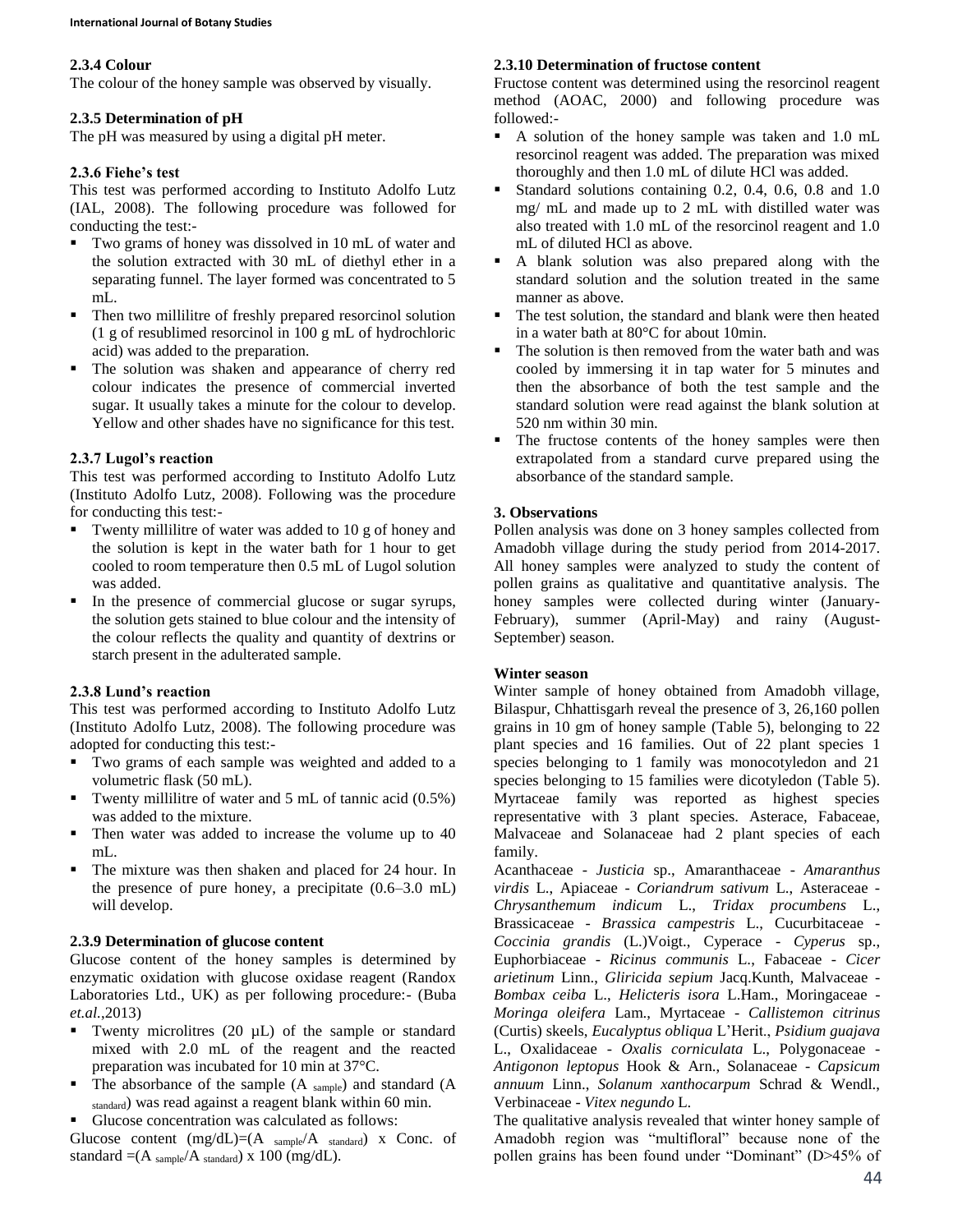toltal pollen grains) frequency class. Therefore identified plant species were classified under three frequency classes, i.e., "Secondary" (S: 16-45% of total pollen grains) which include two species, "Important minor" (IM: 3-15% of total pollen grains) which include 6 number of plant species and other 14 plant species were classified as "Minor" (M>3% of

total pollen grains) (Table 4, 5). *Brassica camestris* L. (22.59%) has the maximum number of pollen grains followed by *Ricinus communis* L. (17.12%) and *Helicteris isora* L.Ham. (10.02%). However, the morphological characteristics of various pollen grains found in the honey sample collected during winter season are annotated in Table 1.

| S. No.         | <b>Botanical</b>                     |                     | <b>Pollen morphology</b>  |            |                |
|----------------|--------------------------------------|---------------------|---------------------------|------------|----------------|
|                |                                      | Family              | <b>Shape</b>              | Size in µm | Colpi          |
|                | Amaranthus virdis L.                 | Amaranthaceae       | Spheroidal                | 19-21      | Pantoporate    |
| $\overline{c}$ | Antigonon leptopus Hook & Arn.       | Polygonaceae        | Oval elongated            | 45-47      | Tricolpate     |
| 3              | Bombax ceiba L.                      | Malvaceae           | Triangular                | $60 - 63$  | Triporate      |
| $\overline{4}$ | Brassica campestris L.               | <b>Brassicaceae</b> | Rounded Triangular        | 35-38      | Triporate      |
| 5              | Callistemon citrinus (Curtis) skeels | Myrtaceae           | Triangular                | $15 - 18$  | Tricolporate   |
| 6              | Capsicum annuum L.                   | Solanaceae          | Sub-spheroid              | $35 - 38$  | Tricolporate   |
| $\tau$         | Chrysanthemum indicum L.             | Asteraceae          | Rounded-triangular        | 37-40      | Tricolporate   |
| 8              | Cicer arietinum L.                   | Fabaceae            | Sub-prolate               | $22 - 28$  | Tricolporate   |
| 9              | Coriandrum sativum L.                | Apiaceae            | <b>Bilateral symmetry</b> | 18-23      | Tricolporate   |
| 10             | Cyperus sp.                          | Cyperaceae          | Pear shaped               | $37 - 40$  | 3-4 aperturoid |
| 11             | Coccinia grandis L.Voigt.            | Cucurbitaceae       | Prolate                   | 64-69      | Triporate      |
| 12             | Eucalyptus obliqua L'Herit.          | Myrtaceae           | Triangular                | $30 - 35$  | Tricolporate   |
| 13             | Gliricida sepium Jacq.Kunth          | Fabaceae            | Sub-oblate                | 28-33      | Monocolporate  |
| 14             | Helicteris isora L.Ham.              | Malvaceae           | Sub-prolate               | 18-23      | Triporate      |
| 15             | Justicia sp.                         | Acanthaceae         | Oval                      | 30-32      | Bicolporate    |
| 16             | Moringa oleifera Lam.                | Moringaceae         | Prolate-spheroidal        | $42 - 45$  | Tricolporate   |
| 17             | Oxalis corniculata L.                | Oxalidaceae         | Oblate-spheroidal         | 21-23      | Tricolporate   |
| 18             | Psidium guajava L.                   | Myrtaceae           | Triangular                | $37-40$    | Triporate      |
| 19             | Ricinus communis L.                  | Euphorbiaceae       | Prolate-spheroidal        | $37 - 40$  | Tricolporate   |
| 20             | Solanum xanthocarpum Schrad & Wendl. | Solanaceae          | Triangular rounded        | 28-30      | Triporate      |
| 21             | Tridax procumbens L.                 | Asteraceae          | Sub-spheroidal            | $15 - 21$  | Tricolporate   |
| 22             | Vitex negundo L.                     | Verbinaceae         | Prolate spheroidal        | $15 - 25$  | Tricolpate     |

**Table 1:** Morphological characters of pollen grains found in winter honey sample

#### **Summer season**

During summer season honey sample was collected from Amadobh village, Bilaspur district, Chhattisgarh. In this honey sample total 1,15,560 pollen grains belonging to 26 genera and 16 families were obtained in10 gm of honey sample (Table 5). All 26 plant species belonging to 26 genera and 16 families were dicotyledonous (Table 5). Fabaceae family contained 6 plant species and considered as highest species representative family.

Amaranthaceae: *Amaranthus virdis* L., Anacardiaceae: *Buchanania lanzan* Spreng., *Mangifera indica* L., Apiaceae: *Coriandrum sativum* L., Apocynaceae: *Holarrhena antidysenterica* L. Wall., *Nerium odorum* Soland., Asteraceae: *Ageratum conyzoides* L., *Eclipta alba* L. Hassk., Combretaceae: *Terminalia arjuna* Roxb. ex DC, Euphorbiaceae: *Acalypha indica* L., Fabaceae: *Albizzia lebbeck* L.Benth., *Bauhinia purpurea* L., *Butea monosperma* (Lam.)Taub., *Pithecellobium dulce* (Roxb.)Benth, *Pongamia pinnata* L. pierre, *Putranjiva roxburghii Wall.,* Lythraceae: *Woodfordia fructiosa* L., Malvaceae: *Bombax ceiba* L*., Helicteris isora* L.Ham., Moringaceae: *Moringa oleifera*

Lam., Papaveraceae: *Argemone Mexicana* L., Rosaceae: *Kalanchoe pinnata* (Lam.) Pers., Sapindaceae: *Cardiospermum halicacabum* L., *Schleichera oleosa* Lour., Sapotaceae: *Madhuca indica* J.F.Gmel, Solanaceae: *Solanum xanthocarpum* Schrad & Wendl.,

The pollen grains of *Butea monosperma* (Lam.) Taub. with 53.3% was the dominant plant species in collected honey sample. Therefore the honey sample has been categorized as "Unifloral". None of the pollen grain have been found under "Secondary" (S: 16-45% of total pollen grains) frequency class. Other identified plant species were classified in to "Important minor" (IM: 3-15% of total pollen grains) and "Minor" (M>3% of total pollen grains). The "Important minor" includes 3 plant species and other 22 species were classified as "Minor" (Table 4, 5). The plant species *Butea monosperma* (Lam.)Taub. Followed by *Magnifera indica* L. (15.3%) and *Acalypha indica* L. (13.87%). However, the morphological characteristics of various pollen grains found in the honey sample collected during summer season are annotated in Table 2.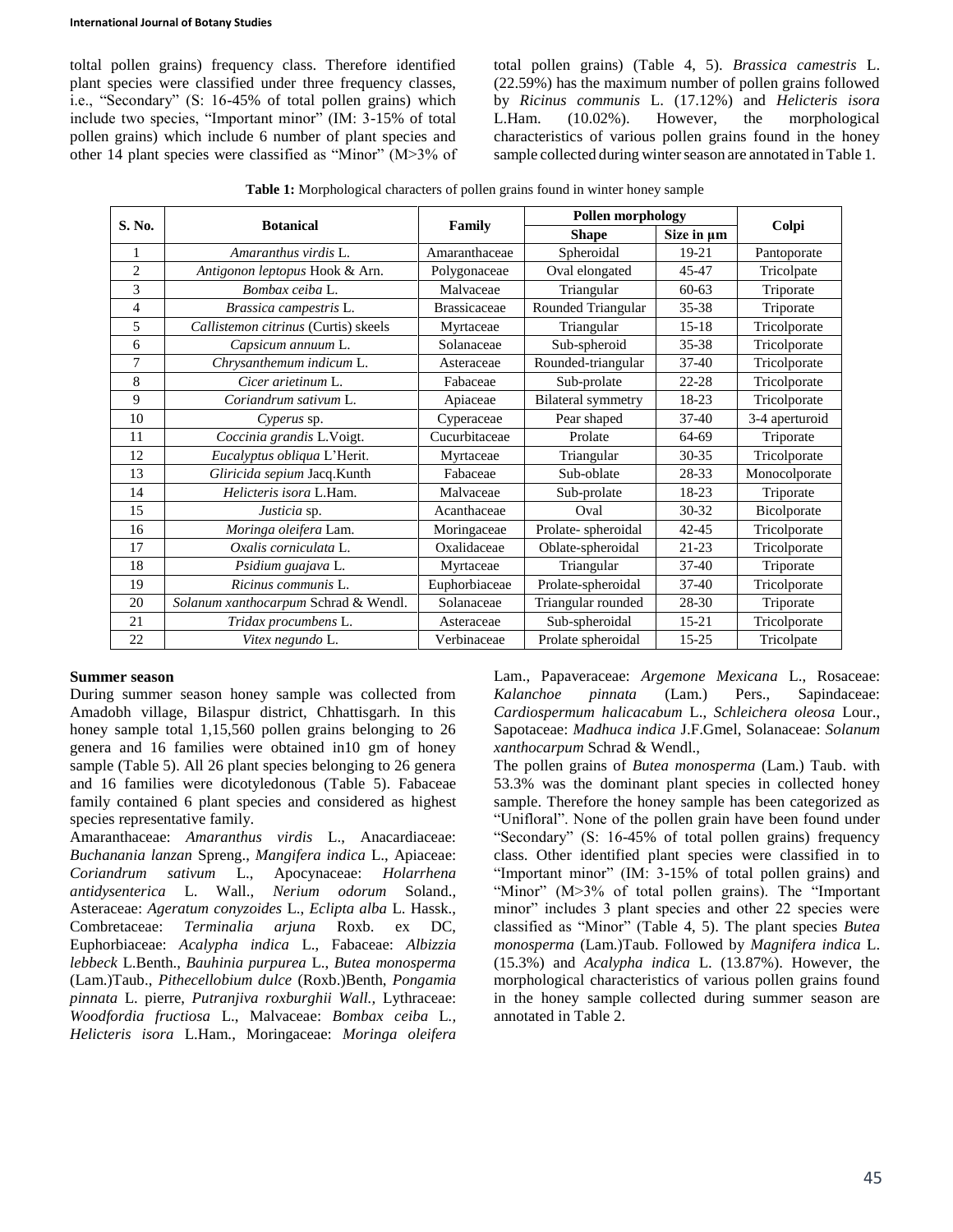|                  |                                      |               | <b>Pollen morphology</b>  |                 |                 |
|------------------|--------------------------------------|---------------|---------------------------|-----------------|-----------------|
| S. No.           | <b>Botanical</b>                     | Family        | <b>Shape</b>              | Size in $\mu$ m | Colpi           |
| 1.               | Acalypha indica L.                   | Euphorbiaceae | Circular                  | $8 - 13$        | Tricolporate    |
| 2.               | Ageratum conyzoides L.               | Asteraceae    | Prolate                   | $21 - 26$       | Polypantoporate |
| 3.               | Albizzia lebbeck L.Benth.            | Fabaceae      | Perprolate                | $55-60$         | Inaperturate    |
| $\overline{4}$ . | Amaranthus virdis L.                 | Amaranthaceae | Spheroidal                | $19 - 21$       | Pantoporate     |
| 5.               | Argemone Mexicana L.                 | Papaveraceae  | Sub-prolate               | 24-29           | Tricolpate      |
| 6.               | Bauhinia purpurea L.                 | Fabaceae      | Prolate-spheroid          | 50-55           | Tricolporate    |
| 7.               | Bombax ceiba L.                      | Malvaceae     | Triangular                | $60 - 63$       | Triporate       |
| 8.               | Buchanania lanzan Spreng.            | Anacardiaceae | Rounded triangular        | 34-39           | Tricolporate    |
| 9.               | Butea monosperma (Lam.)Taub.         | Fabaceae      | Triangular-obtuse-convex  | $37 - 40$       | Tricolporate    |
| 10.              | Cardiospermum halicacabum L.         | Sapindaceae   | Triangular                | 34-37           | Triporate       |
| 11.              | Coriandrum sativum L.                | Apiaceae      | <b>Bilateral</b> symmetry | 18-23           | Tricolporate    |
| 12.              | Eclipta alba L. Hassk.               | Asteraceae    | Spheroidal                | $14 - 18$       | Tricolporate    |
| 13.              | Helicteris isora L.Ham.              | Malvaceae     | Sub-prolate               | 18-23           | Triporate       |
| 14.              | Holarrhena antidysenterica L. Wall.  | Apocynaceae   | Circular                  | $12 - 14$       | Triporate       |
| 15.              | Kalanchoe pinnata (Lam.) Pers.       | Rosaceae      | Triangular                | 43-48           | Triporate       |
| 16.              | Madhuca indica J.F.Gmel              | Sapotaceae    | Rounded                   | 45-48           | Bicolporate     |
| 17.              | Mangifera indica L.                  | Anacardiaceae | Prolate - Trilobed        | $25 - 30$       | Tricolporate    |
| 18.              | Moringa oleifera Lam.                | Moringaceae   | Prolate-spheroidal        | $42 - 45$       | Tricolporate    |
| 19.              | Nerium odorum Soland.                | Apocynaceae   | Sub-prolate               | $25 - 30$       | Trizonocolpate  |
| 20.              | Pithecellobium dulce (Roxb.)Benth    | Fabaceae      | Oval-Rectangle            | $25 - 30$       | Tetraporate     |
| 21.              | Pongamia pinnata L. pierre           | Fabaceae      | Prolate                   | $23 - 25$       | Tricolporate    |
| 22.              | Putranjiva roxburghii Wall.          | Fabaceae      | Rounded triangular        | 33-38           | Tricolporate    |
| 23.              | Schleichera oleosa Lour.             | Sapindaceae   | Rounded triangular        | 19-21           | Tricolporate    |
| 24.              | Solanum xanthocarpum Schrad & Wendl. | Solanaceae    | Triangular rounded        | 28-30           | Triporate       |
| 25.              | Terminalia arjuna Roxb. ex DC        | Combretaceae  | Prolate spheroidal        | $15-22$         | Tricolporate    |
| 26.              | Woodfordia fructiosa L.              | Lythraceae    | Rounded                   | $23 - 28$       | Triporate       |

**Table 2:** Morphological characters of pollen grains found in Amadobh Summer honey sample

#### **Rainy season**

Rainy honey sample obtained from Amadobh village, Bilaspur district, Chhattisgarh reveal the presence of 1,03,266 pollen grains in 10 gm of honey sample (Table 5) belonging to 22 genera and 13 families, where 2 plant species under 2 families were from monocotyledons and 20 plant species under 11 families were from dicotyledons (Table 5). Fabaceae family was reported as highest species representative with 5 plant species. Asteraceae had 3 plant species of each family.

Apocynaceae: *Holarrhena antidysenterica* L. Wall., *Thevetia peruviana* (Pers.)K.Schum., Asteraceae: *Eclipta alba* L. Hassk., *Emelia sonchifolia* L., *Tridax procumbens* L., Boraginaceae: *Heliotropium indicum* L., Commelinaceae: *Commelina diffusa* N. Burm., Cucurbitaceae: *Cucumis sativus* L., Dipterocarpaceae: *Shorea robusta* Gaertn. F.,Fruct., Euphorbiaceae: *Acalypha indica* L., *Phyllanthus amurus* Schumach. & Thonn., Fabaceae: *Acacia* sp., *Cassia alata* L., *Cassia fistula* L., *Clitoria ternatea* L., *Tamarindus* 

*indica* L. Malvaceae: *Grewia tilifolia* Vahl, *Helicteris isora* L., Myrtaceae: *Callistemon citrinus* (Curtis)Skeels, *Eucalyptus obliqua* L'Herit, Poaceae: *Sporobolus diander* Beauv., Solanaceae: *Physalis minima* L., Verbinaceae: *Clerodendrum inerme* L.Gaertn.

The result of qualitative analysis showed that rainy honey sample of amadobh area was "Multifloral". All identified plant species were classified into three frequency classes. The "Secondary" (S: 16-45% of total pollen grains) contained only one plant species. The "Important minor" (IM: 3-15% of total pollen grains) contained 9 plant species and "Minor" (M>3% of total pollen grains) contained 13 plant species. The dominant plant species were not found after the analysis of honey sample (Table 4, 5). Sporobolus diander Beauv. (17.27%) contained highest pollen grains followed by *Grewia tilifolia* Vahl (13.17%) and *Tridax procumbens* L. (10.54%). The morphological characteristics of various pollen grains found in the honey sample collected during summer season are annotated in Table 3.

**Table 3:** Morphological characters of pollen grains found in Rainy honey Sample

| S. No                       | <b>Botanical</b>                    |               | <b>Pollen morphology</b> |                 |                  |
|-----------------------------|-------------------------------------|---------------|--------------------------|-----------------|------------------|
|                             |                                     | Family        | <b>Shape</b>             | Size in $\mu$ m | Colpi            |
|                             | Acacia sp.                          | Fabaceae      | (16 celled polyad) Ovoid | 50-55           | Inaperturate     |
| $\mathcal{D}_{\mathcal{L}}$ | Acalypha indica L.                  | Euphorbiaceae | Circular                 | $8-13$          | Tricolporate     |
| 3                           | Callistemon citrinus (Curtis)Skeels | Myrtaceae     | Triangular               | 15-18           | Tricolporate     |
| 4                           | Cassia alata L.                     | Fabaceae      | Sub prolate              | $20 - 25$       | Trizonocolporate |
| 5                           | Cassia fistula L.                   | Fabaceae      | Prolate                  | 28-33           | Tricolporate     |
| 6                           | Clerodendrum inerme L. Gaertn.      | Verbenaceae   | Rounded triangular       | $72 - 77$       | Tricolpate       |
|                             | Clitoria ternatea L.                | Fabaceae      | Triangular               | 41-44           | Tricolporate     |
| 8                           | Commelina diffusa N. Burm.          | Commelinaceae | Elliptical               | $35-40$         | Monocolpate      |
| 9                           | Cucumis sativus L.                  | Cucurbitaceae | Triangular               | 14-18           | Trizonoporate    |
| 10                          | Eclipta alba L. Hassk.              | Asteraceae    | Spheroidal               | $30 - 35$       | Tricolporate     |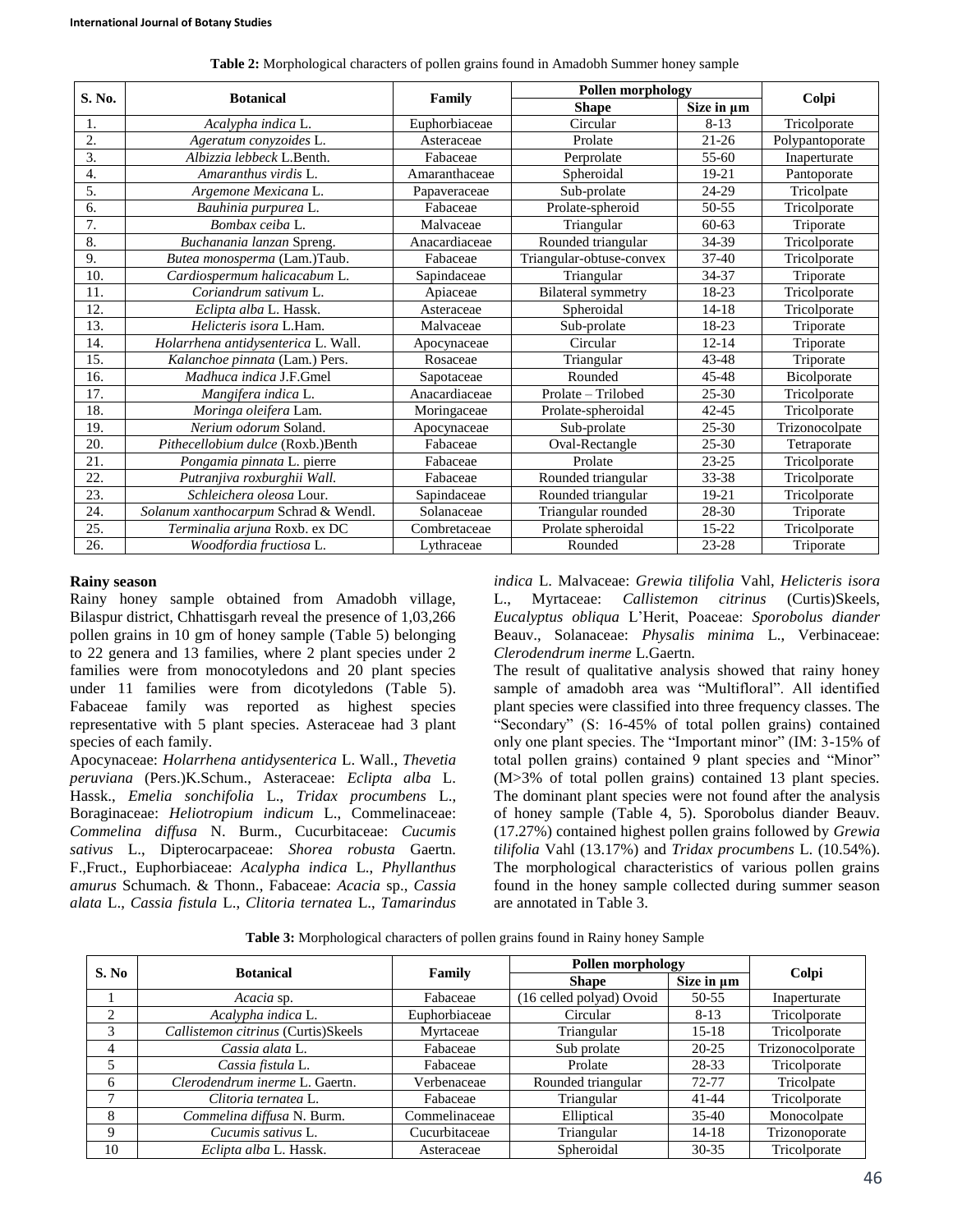| 11 | Emelia sonchifolia L.                 | Asteraceae       | Triangular            | 23-28     | Triporate      |
|----|---------------------------------------|------------------|-----------------------|-----------|----------------|
| 12 | Eucalyptus obliqua L'Herit            | Myrtaceae        | Triangular            | $30 - 35$ | Tricolporate   |
| 13 | Grewia tilifolia Vahl                 | Malvaceae        | Spheroidal to prolate | $25 - 35$ | Tricolporate   |
| 14 | Helicteris isora L.                   | Malvaceae        | Sub prolate           | 18-23     | Triporate      |
| 15 | Heliotropium indicum L.               | Boraginaceae     | Prolate               | $31 - 35$ | Tricolporate   |
| 16 | Holarrhena antidysenterica L. Wall.   | Apocynaceae      | Circular              | $12 - 14$ | Triporate      |
| 17 | Phyllanthus amurus Schumach. & Thonn. | Euphorbiaceae    | Oval elongated        | $45 - 40$ | Tetracolporate |
| 18 | Physalis minima L.                    | Solanaceae       | Prolate               | 24-29     | Tricolporate   |
| 19 | Shorea robusta Gaertn. F., Fruct.     | Dipterocarpaceae | Sub-oblate            | 28-33     | Tricolpate     |
| 20 | Sporobolus diander Beauv.             | Poaceae          | Spheroidal            | $19 - 23$ | Monoporate     |
| 21 | Tamarindus indica L.                  | Fabaceae         | Oblatr-spheroidal     | $27 - 30$ | Tricolporate   |
| 22 | Thevetia peruviana (Pers.)K.Schum.    | Apocynaceae      | Triangular            | $66-70$   | Tricolporate   |
| 23 | Tridax procumbens L.                  | Asteraceae       | Sub-spheroidal        | $15 - 21$ | Tricolporate   |

**Table 4:** Frequency Classes (According to Louveaux, 1978) and percentages of pollen grains of different plant species in honey samples

| S.N.              | <b>Plant Species</b>                 | Winter honey sample          | <b>Summer honey sample</b> | <b>Rainy honey sample</b> |
|-------------------|--------------------------------------|------------------------------|----------------------------|---------------------------|
| 1.                | Acacia sp.                           |                              |                            | M(0.29)                   |
| $\overline{2}$ .  | Acalypha indica L.                   | $\overline{\phantom{a}}$     | IM(13.87)                  | IM(3.73)                  |
| 3.                | Ageratum conyzoides L.               | $\overline{\phantom{a}}$     | M(0.13)                    | $\overline{\phantom{a}}$  |
| 4.                | Albizzia lebbeck L.Benth.            |                              | M(1.93)                    | $\overline{\phantom{a}}$  |
| $\overline{5}$ .  | Amaranthus virdis L.                 | M(0.09)                      | M(0.37)                    | $\overline{\phantom{a}}$  |
| 6.                | Antigonon leptopus Hook & Arn.       | M(0.13)                      | $\overline{\phantom{a}}$   | $\overline{\phantom{a}}$  |
| $\overline{7}$ .  | Argemone Mexicana L.                 | $\Box$                       | M(0.88)                    | $\blacksquare$            |
| 8.                | Bauhinia purpurea L.                 | $\overline{\phantom{a}}$     | M(0.08)                    | $\overline{\phantom{a}}$  |
| 9.                | Bombax ceiba L.                      | M(2.71)                      | M(0.23)                    | $\overline{\phantom{a}}$  |
| 10.               | Brassica campestris L.               | S(19.52)                     | $\equiv$                   | $\overline{\phantom{a}}$  |
| 11.               | Buchanania lanzan Spreng.            | $\blacksquare$               | M(0.04)                    | $\overline{\phantom{a}}$  |
| 12.               | Butea monosperma (Lam.)Taub.         | $\overline{a}$               | D(53.3)                    | $\overline{a}$            |
| 13.               | Callistemon citrinus (Curtis) skeels | IM(8.51)                     | $\blacksquare$             | M(2.32)                   |
| 14.               | Capsicum annuum L.                   | M(1.67)                      |                            |                           |
| 15.               | Cardiospermum halicacabum L.         | $\overline{\phantom{a}}$     | M(0.28)                    | $\overline{\phantom{a}}$  |
| 16.               | Cassia alata L.                      | $\blacksquare$               |                            | IM(10.18)                 |
| $\overline{17}$ . | Cassia fistula L.                    | $\overline{\phantom{a}}$     |                            | M(0.64)                   |
| 18.               | Chrysanthemum indicum L.             | IM(6.70)                     | $\blacksquare$             | $\blacksquare$            |
| 19.               | Cicer arietinum L.                   | M(0.33)                      | $\overline{\phantom{a}}$   |                           |
| 20.               | Clerodendrum inerme L.Gaertn.        | $\overline{\phantom{a}}$     | $\blacksquare$             | IM(7.27)                  |
| 21.               | Clitoria ternatea L.                 | $\overline{\phantom{a}}$     | $\overline{\phantom{a}}$   | IM(8.79)                  |
| 22.               | Coccinia grandis L.Voigt.            | M(2.9)                       | $\blacksquare$             |                           |
| 23.               | Commelina diffusa N. Burm.           | $\frac{1}{2}$                | $\overline{\phantom{a}}$   | M(0.096)                  |
| 24.               | Coriandrum sativum L.                | IM(6.88)                     | M(0.27)                    |                           |
| 25.               | Cucumis sativus L.                   | $\overline{\phantom{a}}$     |                            | IM(5.02)                  |
| 26.               | Cyperus sp.                          | M(0.72)                      |                            | $\blacksquare$            |
| 27.               | Eclipta alba L. Hassk.               |                              | M(0.05)                    | M(0.69)                   |
| 28.               | Emelia sonchifolia L.                | $\bar{\mathcal{L}}$          | $\Box$                     | M(0.29)                   |
| 29.               | Eucalyptus obliqua L'Herit.          | M(0.65)                      | $\overline{\phantom{a}}$   | M(0.68)                   |
| $\overline{30}$ . | Gliricida sepium Jacq.Kunth          | M(0.93)                      | $\overline{\phantom{a}}$   | $\equiv$                  |
| $\overline{31}$ . | Grewia tilifolia Vahl                | $\mathbb{L}$                 | $\blacksquare$             | IM(13.17)                 |
| 32.               | Helicteris isora L.Ham.              | IM(10.02)                    | M(0.93)                    | IM(3.48)                  |
| 33.               | Heliotropium indicum L.              | $\blacksquare$               | $\equiv$                   | IM(10.04)                 |
| 34.               | Holarrhena antidysenterica L. Wall.  | $\overline{\phantom{a}}$     | M(0.21)                    | M(2.62)                   |
| 35.               | Justicia sp.                         | M(0.07)                      |                            | $\overline{\phantom{a}}$  |
| 36.               | Kalanchoe pinnata (Lam.) Pers.       | $\overline{\phantom{a}}$     | $\overline{M}(0.05)$       | $\overline{\phantom{a}}$  |
| 37.               | Madhuca indica J.F.Gmel              | $\qquad \qquad \blacksquare$ | M(0.19)                    | $\overline{\phantom{a}}$  |
| 38.               | Mangifera indica L.                  | $\overline{\phantom{a}}$     | IM(15.3)                   | $\equiv$                  |
| 39.               | Moringa oleifera Lam.                | M(0.13)                      | M(0.89)                    | $\overline{\phantom{a}}$  |
| 40.               | Nerium odorum Soland.                |                              | M(0.04)                    | $\overline{\phantom{a}}$  |
| 41.               | Oxalis corniculata L.                | M(0.05)                      |                            |                           |
| 42.               | Phyllanthus amurus Sch. & Thonn.     | $\overline{\phantom{a}}$     |                            | M(0.24)                   |
| 43.               | Physalis minima L.                   |                              |                            | M(0.14)                   |
| 44.               | Pithecellobium dulce (Roxb.)Benth    | $\overline{\phantom{a}}$     | M(0.26)                    | $\blacksquare$            |
| 45.               | Pongamia pinnata L. pierre           |                              | IM(5.27)                   | $\overline{\phantom{a}}$  |
| 46.               | Psidium guajava L.                   | $\overline{M(0.05)}$         | $\sim$                     | $\overline{\phantom{a}}$  |
| 47.               | Putranjiva roxburghii Wall.          | $\overline{\phantom{a}}$     | M(0.23)                    | $\overline{\phantom{a}}$  |
| 48.               | Ricinus communis L.                  | S(17.12)                     |                            |                           |
| 49.               | Schleichera oleosa Lour.             | $\overline{\phantom{a}}$     | M(2.44)                    | $\overline{\phantom{a}}$  |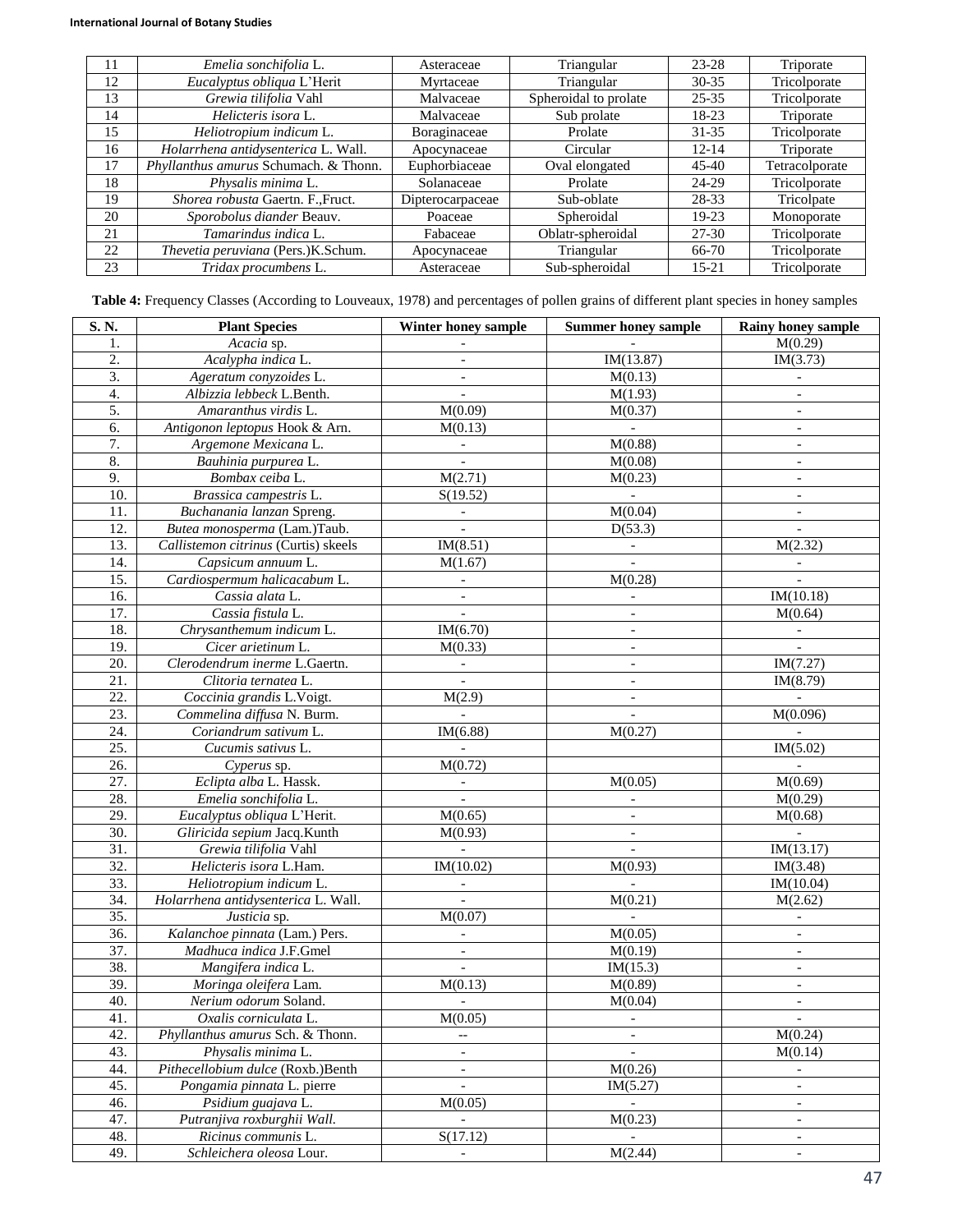| 50. | Shorea robusta Gaertn. F., Fruct.  |          |         | M(0.16)   |
|-----|------------------------------------|----------|---------|-----------|
| 51. | Solanum xanthocarpum Sch. & Wdl.   | M(1.14)  | M(1.05) |           |
| 52. | Sporobolus diander Beauv.          |          |         | S(17.27)  |
| 53. | Tamarindus indica L.               |          |         | M(1.46)   |
| 54. | Terminalia arjuna Roxb. ex DC      |          | M(0.75) |           |
| 55. | Thevetia peruviana (Pers.)K.Schum. |          |         | M(0.84)   |
| 56. | Tridax procumbens L.               | M(0.05)  |         | IM(10.54) |
| 57. | Vitex negundo L.                   | IM(4.68) |         |           |
| 58. | Woodfordia fructiosa L.            |          | M(0.06) |           |

D: Dominant (>45% of total pollen grains)

S: Secondary ( 16 -45% of total pollen grains), IM: Important Minor (3-15% of total pollen grains)

M: Minor (< 3% of total pollen grains)

| <b>Table 5:</b> Seasonal variation of pollen grains in honey samples. |  |  |
|-----------------------------------------------------------------------|--|--|

| S. No.                      | Amadobh                                                  | Winter         | <b>Summer</b> | Rainy    |
|-----------------------------|----------------------------------------------------------|----------------|---------------|----------|
|                             | Total number of pollen grains                            | 3,26,160       | 1,15,560      | 1,03,266 |
| $\mathcal{D}_{\mathcal{L}}$ | Total number of identified plant species                 | 22             | 26            | 23       |
| $\mathcal{R}$               | Total number of genera                                   | 22             | 26            | 22       |
| 4                           | Total number of family                                   | 16             | 16            | 13       |
|                             | Dicot. Plant species                                     | 21             | 26            | 20       |
| 6                           | Dicot family                                             | 15             | 19            | 11       |
|                             | Monocot. Plant species                                   | 01             |               | 02       |
| 8                           | Monocot. family                                          | 0 <sub>1</sub> |               | 02       |
| 9                           | Total number of Dominant (D>45%) plant species           |                |               |          |
| 10                          | Total number of Secondary (S-16-45%) plant species       | 02             |               | 01       |
| 11                          | Total number of Important Minor (IM-3-15%) plant species | 05             | 03            | 09       |
| 12                          | Total number of Minor (M>3%) plant species               | 15             | 22            | 19       |
| 13                          | Nature of sample                                         | М              |               | M        |

#### **Physicochemical test**

- **Color:** Rainy honey sample shows light brown color, winter honey shows golden yellow color and summer honey sample shows golden brown color (Table 6).
- **Moisture (%):** Rainy honey sample contains maximum moisture (19%) as compare to winter (18%) and summer (16%) honey sample (Table 6).
- **pH:** The pH of rainy, winter and summer honey samples were 4.12, 4.6 and 4.01 respectively (Table 6).
- **Ash (%):** The Ash (%) found in rainy sample was 0.002, in summer 0.016 and in winter 0.001 (Table 6).
- **Total solid (%):** Winter honey sample has the maximum solid content (82%) and rainy and summer honey samples have 81% and 80% solid content in each of the sample (Table 6).
- **Fiehe's test:** This test was performed to check the presence of commercial inverted sugar in honey for adulteration. The test will be positive if the colour will be occurred red (Almeida-Muradian & Matsuda, 2007). In

the present study all the honey samples were found negative, which showed the freshness of these natural products. (Table 6)

- **Lugol's reaction:** This test is based on the reaction between potassium iodide and iodine in the presence of glucose, resulting in a stained solution (red-purple to blue). When the stained solution coloured blue, the reaction is considered positive (Almeida-Muradian & Matsuda, 2007). All the honey samples were found negative under this study and reveal the absence of adulteration in all samples. (Table 6)
- **Lund's reaction:** The base of this reaction is found the precipitation of natural honey's protein by tannic acid. When the precipitate ranges from  $0.6 - 3.0$  ml, the reaction is considered positive and indication the purity of honey (Almeida-Muradian & Matsuda, 2007)). The values of precipitated protein after Lund's reaction in all the studied samples were within the range. (Table 6)

| <b>Parameters</b> | <b>Rainy honey</b> | <b>Summer honey</b> | <b>Winter honey</b> |
|-------------------|--------------------|---------------------|---------------------|
| Color             | Light brown        | Golden brown        | Golden yellow       |
| Moisture          | 19                 | 16                  | 18                  |
| pН                | 4.12               | 4.01                | 4.6                 |
| Ash content       | 0.002              | 0.16                | 0.001               |
| Total solid       | 81                 | 80                  | 82                  |
| Fiehe; stest      | Negative           | Negative            | Negative            |
| Lugol's test      | Negative           | Negative            | Negative            |
| Lund's test       | 1.42               | 2.0                 | 1.99                |
| Fructose          | 36.28              | 39.06               | 38.15               |
| Glucose           | 33.45              | 33.85               | 29.16               |
| Frutose+Glucose   | 69.73              | 72.91               | 67.31               |
| Fructose/Glucose  | 1.08               | 1.15                | 1.30                |

**Table 6:** Physico-chemical analysis of honey samples from Amadobh region, Bilaspur district, Chhattisgarh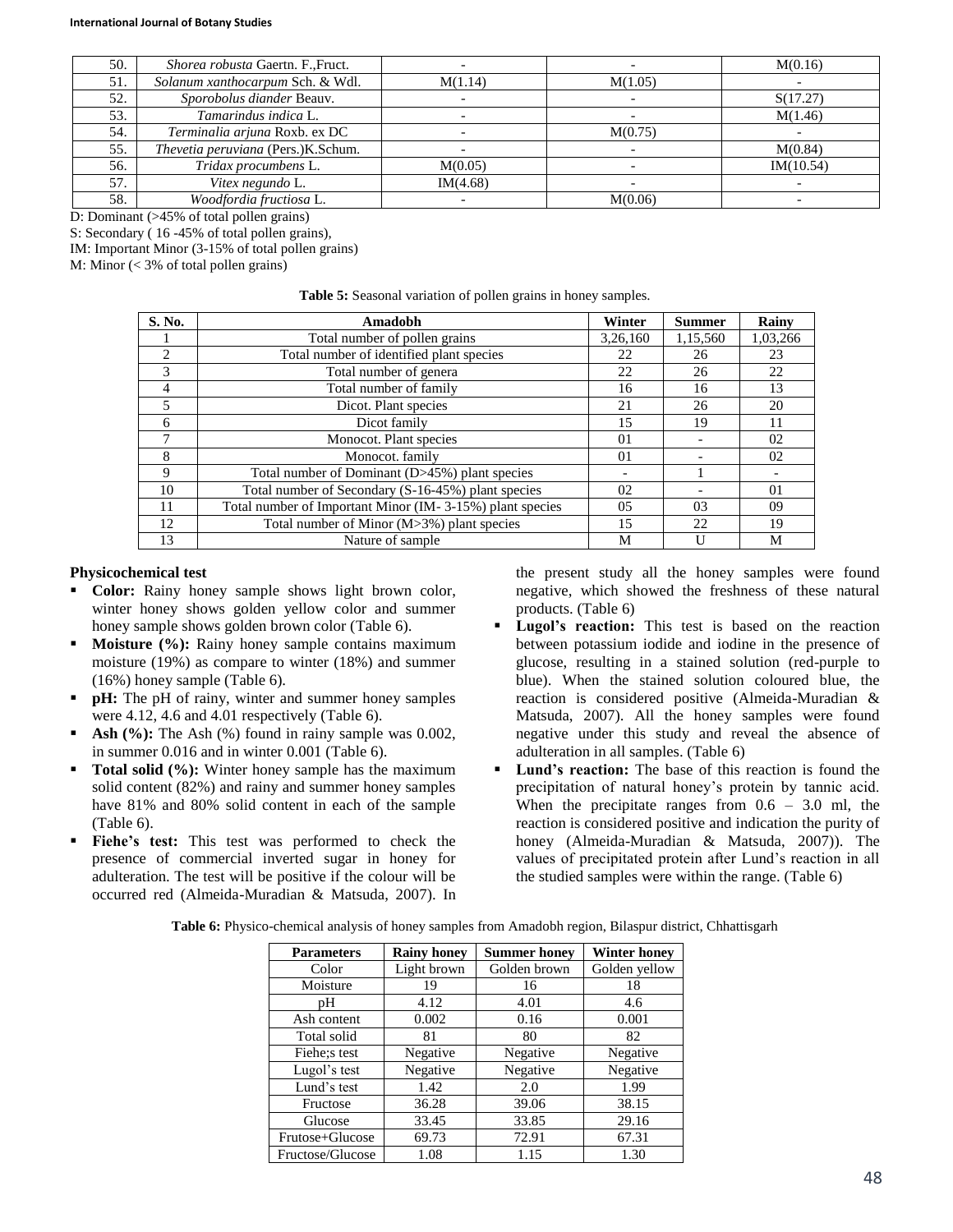### **Sugar test (Fructose and Glucose)**

The result of the sugar analysis of all the honey samples of (Table 6) showed that the range of fructose content from 36.28 to 39.06 g/100g and the glucose content of the samples varied between 29.16 and 33.85 g/100g. The fructose/glucose ratio was within the range of 1.08 to 1.30. The sum of fructose and glucose (Fructose+Glucose) content were in ranged between 67.31 and 72.91. Fructose/Glucose ratio indicates the ability of crystallise. When this ratio was high, the honey sample remains liquid because of the modification of saturated glucose level by the presence of the high amount of fructose (White *et.al.* 1964).

# **4. Result and Discussion**

The quantitative and qualitative analysis of winter honey sample of Amadobh village of Bilaspur district, Chhattisgarh reveals that out of 3 honey samples 1 honey sample was unifloral and the other 2 were multifloral. The multifloral quality of honey samples reveals that honey bees prefer wide range of flowering plants and for the collection of nectar they visit far and diverse area. On the other hand in Unifloral honey sample honey bees prefer only one plant species for the nectar collection as compare to other plant species. In this study the pollen grains of *Butea monosperma* (Lam.) Taub. with 53.3% contribution was the dominant plant species. Butea pollen grains are considered as chief nectar sources of Amadobh area.

Qualitative analysis of this study reveals a total of 58 types of pollen grains belonging to 58 genera and 28 families have been found in the honey samples of Amadobh region (plate 1 to 10). It was observed that summer honey sample has the maximum number of pollen type 26 types of pollen grains belonging to 26 genera and 16 families followed by rainy honey sample contain 23 pollen type belonging to 22 genera and 13 family. And winter honey has minimum number of pollen type 22 pollen type belonging to 22 genera and 16 family. Ige and Obsanmi (2014), also found this type of variation in the honey samples of Nigeria. 72 pollen grains belonging to 28 families were found in their study and they also concluded that the honey bees collected pollen grains from very diverse plant species for the honey production.

The quantitative analysis shows that, the winter honey sample has the maximum number of pollen grains, i.e. 3,26,160 followed by summer honey sample contain 1,15,560 pollen grains and rainy honey sample has the minimum number of pollen grains i.e. 1,03,266.

The subjective and quantitative investigation of the present study reveals that the dicotyledons pollen grains are found in greater quantities in comparison to pollen grain of monocotyledons. Pollen grains of *Cyperus* sp., *Commelina diffusa* N. Burm., and *Sporobolus diander* Beauv. have been found as monocotyledon.

The seasonal variation of pollen grains in present study uncovered that winter and summer honey sample has more number of pollen grains as contrast with rainy season and all the season demonstrates variety in dust spectra.

In winter honey sample of Amadobh town contained 2 plant species as secondary type: *Brassica campestris* L. with 22.59% pollen grains and *Ricinus communis* L. with 17.12% pollen grains, though Sporobolus diander Beauv. with 17.27% present as secondary pollen type in rainy honey sample of Amadobh town. Cherian *et.al.*, 2011 found *Brassica campestris* L. as predominant pollen grain in the honey sample of Nagpur, Maharashtra. In the whole honey samples Minor gathering (M>3%) of plants were higher in contrast with other recurrence classes. This kind of report was additionally found by Saharia, 2013. The nearness of prevailing plant species in all the honey samples uncovered that the bumble bees favor these plants for their nectar accumulation.

The color of the honey is varied from light brown, golden yellow to golden brown. Colour depends upon the botanical origin, storage temperature and duration of storage.

The range of pH is 4.01-4.6. These values fell within the prescribed acidic range according to National honey board (3.4-6.1). Kayode and Oyeyemi, 2014 also found the same range of pH value 4.00-4.65 in the honey sample of Ondo state, Nigeria. In the honey sample of Nagpur, Mharashtra, India the ph value was observed 3.5-3.6 by Cherian *et.al.* (2011).

Moisture % is found in the honey samples of Amadobh region from16% to19%. According to International standard the moisture content in honey was up to 21%. However in this study the moisture content in all the investigated honey samples were inside the range. Honey sample of rainy season have the high moisture content as contrast with winter and summer season.

The ash percentage in collected honey samples were (0.001%-0.16%) within the acceptable limit of National honey board and Codex Standard, 2001. The values of ash were so higher (0.13%-0.94%) in the Burkina Fasan honey reported by Meda *et.al.*, 2005. Sahney and Kumar (2017), found the ash percentage from 0.1257±0.008%- 0.3910±0.008.

The total solid percent in all the collected honey samples were in range from 80% to 82% and found within the acceptable limits. Same type of result was found by Nayik and Nanda (2015) from 80.89±0.55% to 81.40±0.08%.

The adulteration of honey was tested by Fiehe's test, Lund's reaction and Lugol's reaction. Fiehe's test is a qualitative test and was performed to check the commercial inverted sugar in honey for adulteration. In this test all the collected honey samples were found negative, which shows the freshness of honey. In Lugol's rection also all the samples were showed the negative result, which reveal the absence of adulteration in all the honey samples. Lund's reaction was performed based on the precipitation of the natural honey's protein by the tannic acid. In this study the precipitate ranges from 1.42 to 2.0 ml, which is within the range. Same type of result was found in the study of Almeida-Muradian *et.al.*, 2013.

In this study the glucose content of all the honey samples obtained from various region of Bilaspur district varied from 29.16-33.85g/100g. And the fructose obtained in honey samples ranges from 36.28-39.06g/100g. This observation reveals that all the honey samples contain fructose more than glucose, same type of result was found by Buba *et.al.*, 2013. The sum of the glucose and fructose of the studied honey samples reveals that samples have their value 60g/100g or above, which is standardized by Codex Alimentarious Commission. The ratio of fructose and glucose is an important factor related to quality of honey. In this study fructose/glucose ratio was ranged from 1.08 to 1.30. Buba *et.al*, 2013 also observed same type of Fructose/Glucose ratio. Fructose/Glucose ratio indicates the crystallize quality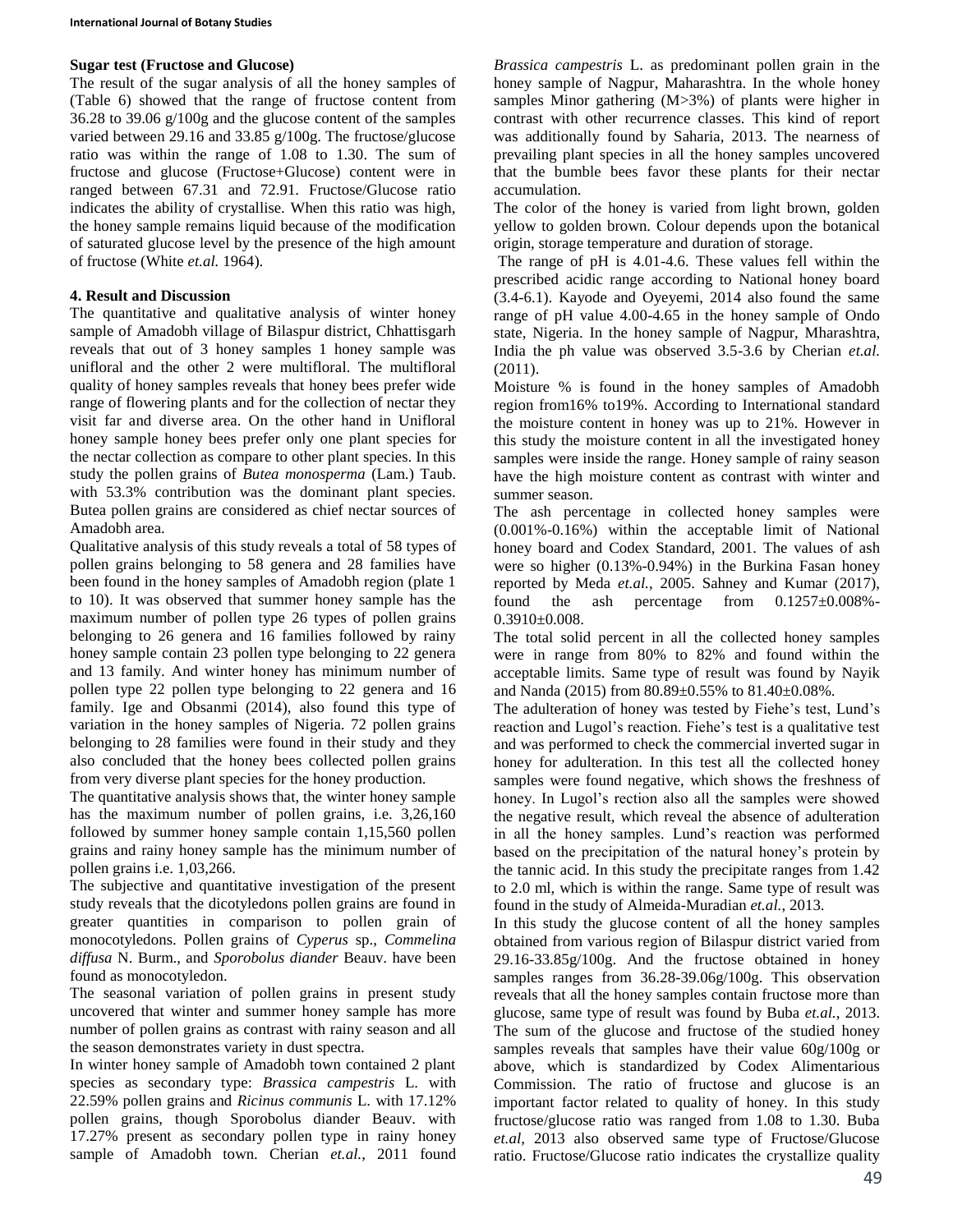#### **International Journal of Botany Studies**

of honey. If the ratio is below than 1.0, the crystallization of honey will be faster and when its ratio is more than 1.3, honey will be slowly crystallize (Amir *et.al.*, 2010).

The variation of pollen types in the honey shows the diversity of flora in and around Amadobh area of Bilaspur district. The reason of it might be that, Amadobh area arranged in Achanakmar biosphere reserve and having greatest differing qualities of plants. The investigation of regular variety of pollen grains in honey sample demonstrated that winter and summer honey samples have more number of pollen grains per 10 gm of tests as contrast with rainy season. The analysis of this study also shows that the collected honey samples are pure and can be consumed as a food.

### **5. Reference**

- 1. AOAC. Association of Official Analytical Chemists, official methods of analysis 15th Ed., Arlington, index of method number. 1990; 920:181.
- 2. Almeida-Muradian LB, Pamplona L, Bera A, Vilhena F. Composic ~ao nutricional de meis comercializados no Estado de S~ao Pavlo. In: Congresso Brasileiro de Apicultura, Campo Grands. Anais (edited by Apacame) 27. Campo Grande: Confederac ~ao Brasileira de Apicultura, 2002.
- 3. Almeida-Muradian LB, Stramm KM, Horita A, Barth OM, Feritas AS, Estevinho LM. Comparative study of the physicochemical and palynological characteristics of honey from Melipona subnitida and Apis mellifera. International journal of food science and technology. 2013; 48:1698-1706.
- 4. Amir Y, Yesli A, Bengana M, Sadoudi R, Amrouche T. Physico-chemical and microbiological assessment of honey from Algeria. Electronic journal of environmental, agricultural and food chemistry. 2010; 9:1485-1494.
- 5. AOAC. Sugars and sugar products, in Horwitz W, eds., Official methods of analysis. Association of official analytical chemists international.  $16<sup>th</sup>$  Edition, analytical chemists international. Washington, DC. 2000; 2(44):22-33.
- 6. Barth OM. O polen no mel brasileino. Graffica luxor, 1989, 1-180
- 7. Belitz HD, Grosch W, Schieberle P. Lipids, in Belitz HD, Grosch W, Schieberle P, eds., Food chemistry 3rd revised edition, Berlin: Springer-Verlag, 2004, 157-244.
- 8. Betts AD. The identification of pollen sources. Bee World. 1923; 5:43-45.
- 9. Betts AD. Notes on pollen identification. Bee World. 1925; 7:90.
- 10. Buba F, Gidado A, Shugaba A. Analysis of biochemical composition of honey samples from North-East Nigeria. Biochem Anal Biochem, 2013; 2(3):1-7.
- 11. Chaturvedi M. Pollen analysis of honey sample of Kumon region. Proc. Indian natn. Sci, 1983.
- 12. Chaturvedi SK, Temsunungla. Melissopalynology in Ungma village of Mokokchung district in Nagaland. NURJ. 2004; 2:95-99.
- 13. Chaturvedi SK, Temsunungla. Melissopalynological studies at kupza village of Mokokchung district, Nagaland. Palynology. 2009; 45:89-100.
- 14. Chaubal PD, Deodikar GB. Morphological characterization of pollen grains of some major honey yielding plants of the Westarn ghats (India). Indian Bee J*.* 1965; XXVII I:1-28.
- 15. Cherian KJ, Bhowal M, Godghate SD. Pollen and physicochemical analysis of honey produced by Apis cerana indica of Nagpur, Maharashtra (India). Journal of environmental research and development. 2011; 5(3):542-550.
- 16. Fehlman. In: Bryant. Jr, MV 2001. Pollen Contents of Honey. CAP Newsletter. 1911; 24(1):10-24.
- 17. Ige OE, Obasanmi OO. A palynological assessment of honey samples from Delta state, Nigeria. American International Journal of Biology. 2014; 2(2):47-59.
- *18.* Instituto Adolfo Lutz. Apostila Institute Adolfo Lutz. Methods Fisco-Qumicos para analise de Alimentos-4 <sup>a</sup>Edicaol<sup>a</sup> Edic ao Digital. Instituto Adolofo Lutz, 2008.
- 19. Kayode J, Oyeyemi SD. Physico-Chemical study and analysis of pollen grains in some commercial honey samples found in Ondo state, Nigeria. International journal of basic and applied science. 2014; 3(2):63-73.
- 20. Lieux MH. A Palynological Investigation of Louisiana Honeys. Unpubl. Doctoral Dissertation, Department of Botany and Plant Pathology, Lousiana State University, U.S.A. 1969, 113 .
- 21. Mattu VK, Mattu N, Verma LR, Lakhanpal TN (1989) Pollen spectrum of honey from Apis cerena colonies in Himachal Pradesh, India. Cab direct.146-153
- 22. Maurizio A (1951) Pollen Analysis of Honey. Bee World  $3:1-5$
- 23. Maurizio A, Louveaux J (1965) Pollen de Plantes Melliferes d' Europe. Union desgroupements Apicoles Francais, Paris
- 24. Maurizio A, Louveaux J (1965) Pollen de Plantes Mellifers d;Europe. Union des groupments Apicoles Francais, Paris
- 25. Nanda V, Nayik GA (2015) Physico-Chemical, Enzymatic, Mineral and Colour Characterization of three different varieties of honeys from Kashmir valley of India with a multivariate approach. Pol.J.Food Nutr,Sci 66(2):101-108
- 26. National honey board. 2005. Honey a reference guide to nature's sweetener.
- 27. Parker RL (1923) Some pollen gathered by bees. American Bee Journal 63:16-19
- 28. Pfister R (1895) Versuch einer Mikroskopie des honigs. Forschber. Lebensmitt. u. ihre Bez. z. Hygiene, Forens . Chem., Pharmakogn 2(1/2) (1-9): 29-35
- 29. Ricciardelli d albore G (1997) eds. Textbook of Melissopalynology. Apimondia, Bucharest 300 Acad. 49(2):125-133
- 30. Ricciardelli d albore G (1998) Mediterranean Melissopalynology. Istituto di Entomologia Agraria, Universita Degli Studi, Di Perugia 466
- 31. Saharia D ((2013) Melissopalynological studies of Kamrup district. Gauhati university. Asam
- 32. Sahney M, Kumar A (2017) Physicochemical and mineral analysis of honey samples from Varanasi district. Int J Pharm Bio Sci 8(2):160-166
- 33. Sawyer R (1981) Pollen identification for Bee Keepers. Cardiff Academic Press, Cardiff, Wales 122
- 34. Sawyer R (1988) Honey identification. Cardiff Academic Press, Cardiff, Wales, UK
- **35.** Song XY, Yao YF, Yang WD, (2012) Pollen analysis of natural honeys from the central region of Shanxi, North China. Plos one. 7 (11):1-7